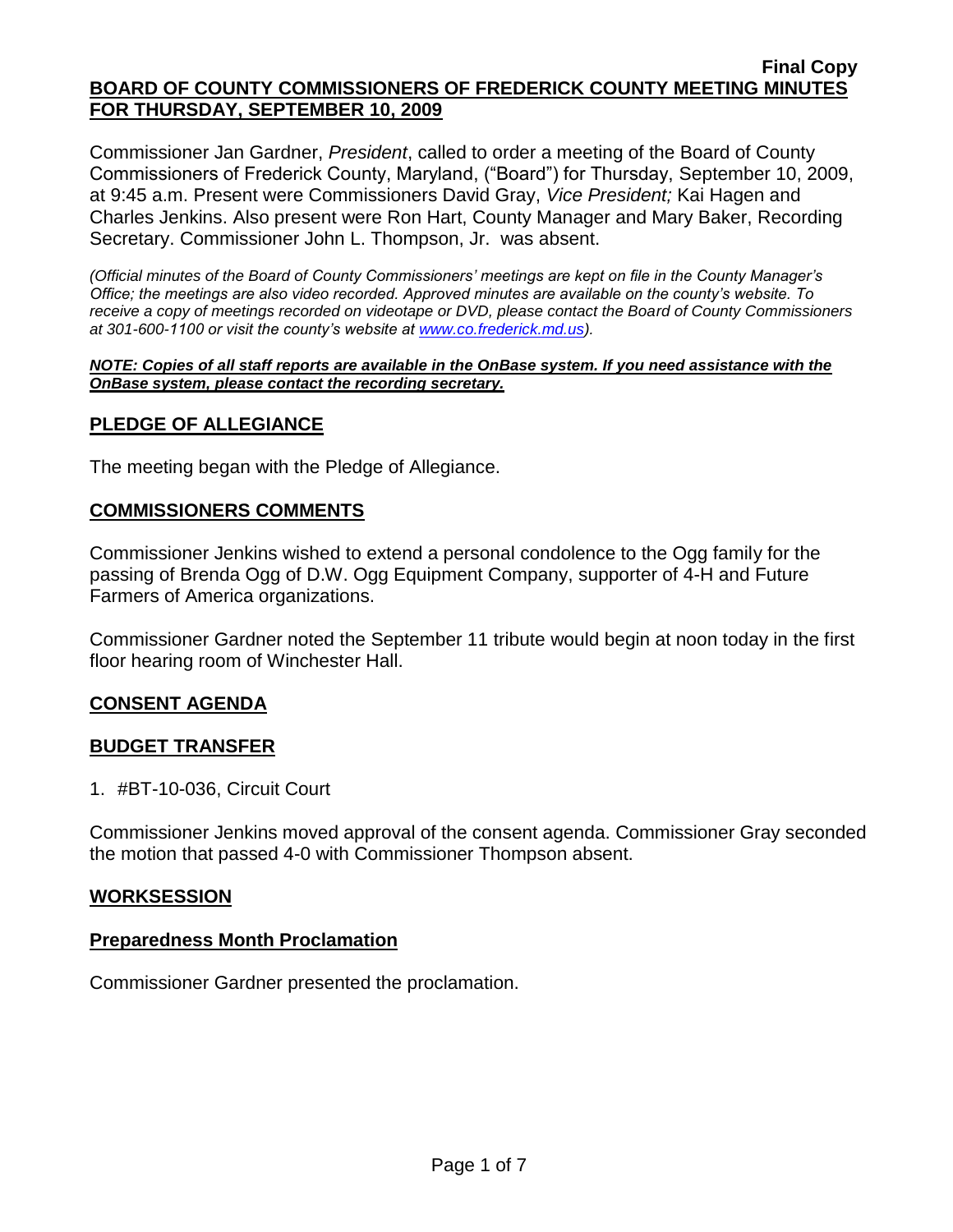### **ADMINISTRATIVE BUSINESS**

## **Bid Protest Decision – Bid No. 0-CP-66, Public Safety Training Facility – Wendy Kearney, Office of the County Attorney**

(Commissioner Hagen left the meeting.)

Ms. Kearney presented information regarding the bid protest decision, which on August 18, 2009, Commissioner Thompson moved to have the Board authorize and direct Ms. Kearny to prepare a memo of decision to deny the bid protest.

(Commissioner Hagen entered the meeting.)

Commissioner Gray moved approval of the memo of decision as presented. Commissioner Hagen seconded the motion that passed 3-0-1 with Commissioner Thompson absent and Commissioner Jenkins abstaining.

(Commissioner Hagen left the meeting.)

### **Resolution to Delegate Authority to Division Directors for Emergency Preparedness Agreements - Jack Markey, Emergency Management Division**

Mr. Markey presented the proposed resolution that would delegate authority to division directors to enter into emergency preparedness mutual aid agreements and memorandum of understanding with jurisdictions, agencies and authorities within the National Capital Region.

Ron Hart, County Manager, recommended language be added to the resolution stating the final documents must come before the Board for final approval.

Commissioner Gray moved approval of the Resolution #09-31 as presented. Commissioner Jenkins seconded the motion that passed 3-0 with Commissioners Hagen and Thompson absent.

(A copy of Resolution #09-31 can be obtained in the County Manager's Office or from the county's website, [www.co.frederick.md.us\)](www.co.frederick.md.us)

### **Mutual Aid Memorandum of Agreement (MMA) - Department of the Army, Raven Rock Mountain Complex - Jack Markey, Emergency Management Division**

Mr. Markey presented the proposed resolution and MMA that would provide mutual response for fire prevention and the protection of life and property in the event of an emergency. Commissioner Jenkins moved approval of the MMA and Resolution #09-32 as presented. Commissioner Gray seconded the motion that passed 3-0 with Commissioners Hagen and Thompson absent.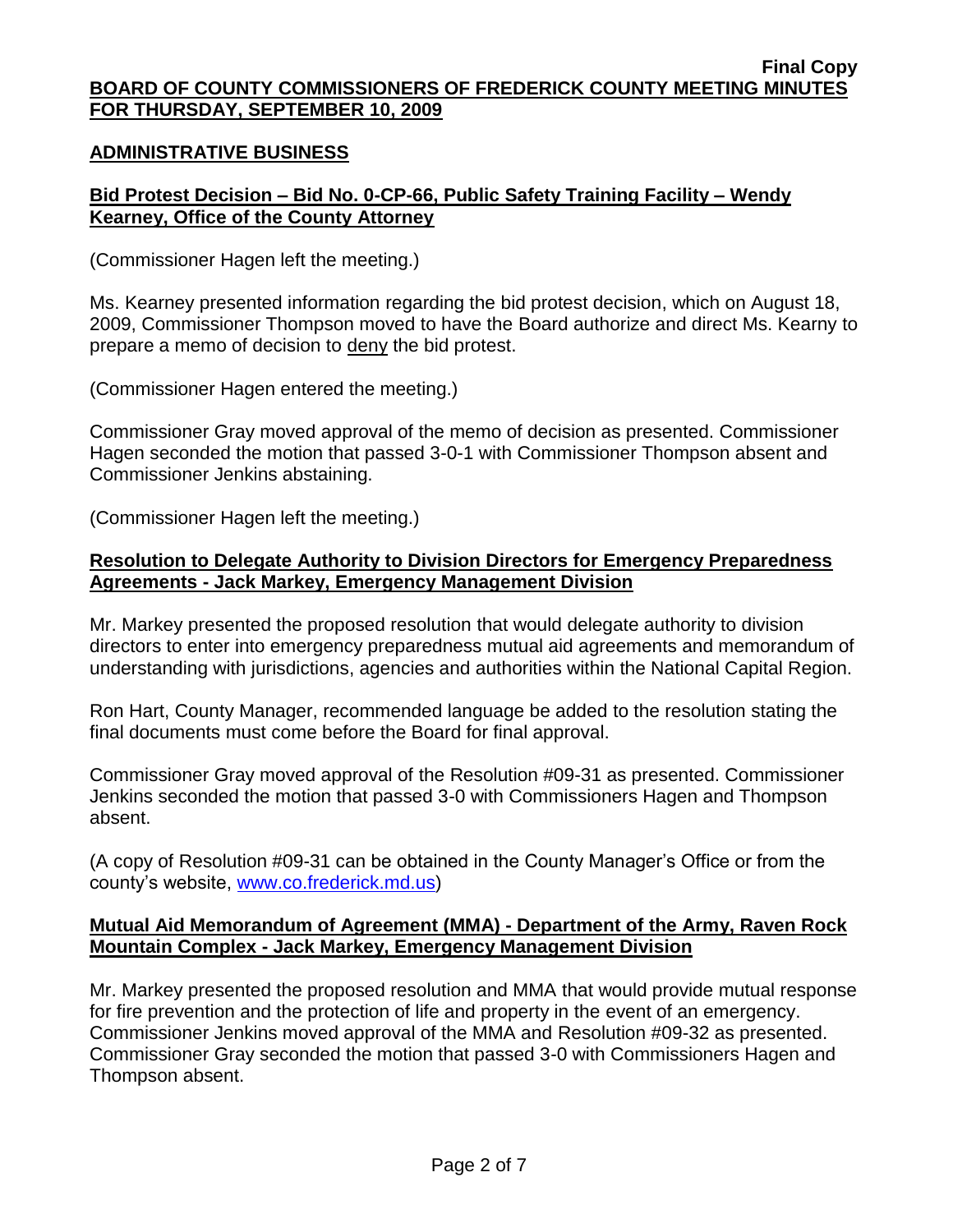(A copy of Resolution #09-32 can be obtained in the County Manager's Office or from the county's website, [www.co.frederick.md.us\)](www.co.frederick.md.us)

## **DIRECTOR'S REPORT – Jack Markey, Emergency Management Division**

(Commissioner Hagen entered the meeting.)

Mr. Markey presented his report on the activities taking place within his division.

## **COMMISSIONERS COMMENTS**

None.

## **PUBLIC COMMENTS**

None.

# **QUESTIONS – PRESS**

None.

## **CLOSED SESSION**

Commissioner Gray moved to proceed into closed session in accordance with Maryland Annotated Code State Government Article § 10-508(a)(3) To consider the acquisition of real property for a public purpose and matters directly related thereto. Commissioner Hagen seconded the motion that passed 4-0 with Commissioner Thompson absent.

## **ADJOURN**

The meeting adjourned at 11:12 a.m.

Mary E. Baker Recording Secretary

*(NOTE: Please refer to the minutes of Thursday, April 15, 2010, for the corrections made to the minutes regarding the Mutual Aid Memorandum of Agreement (MMA) - Department of the Army, Raven Rock Mountain Complex agenda item.)*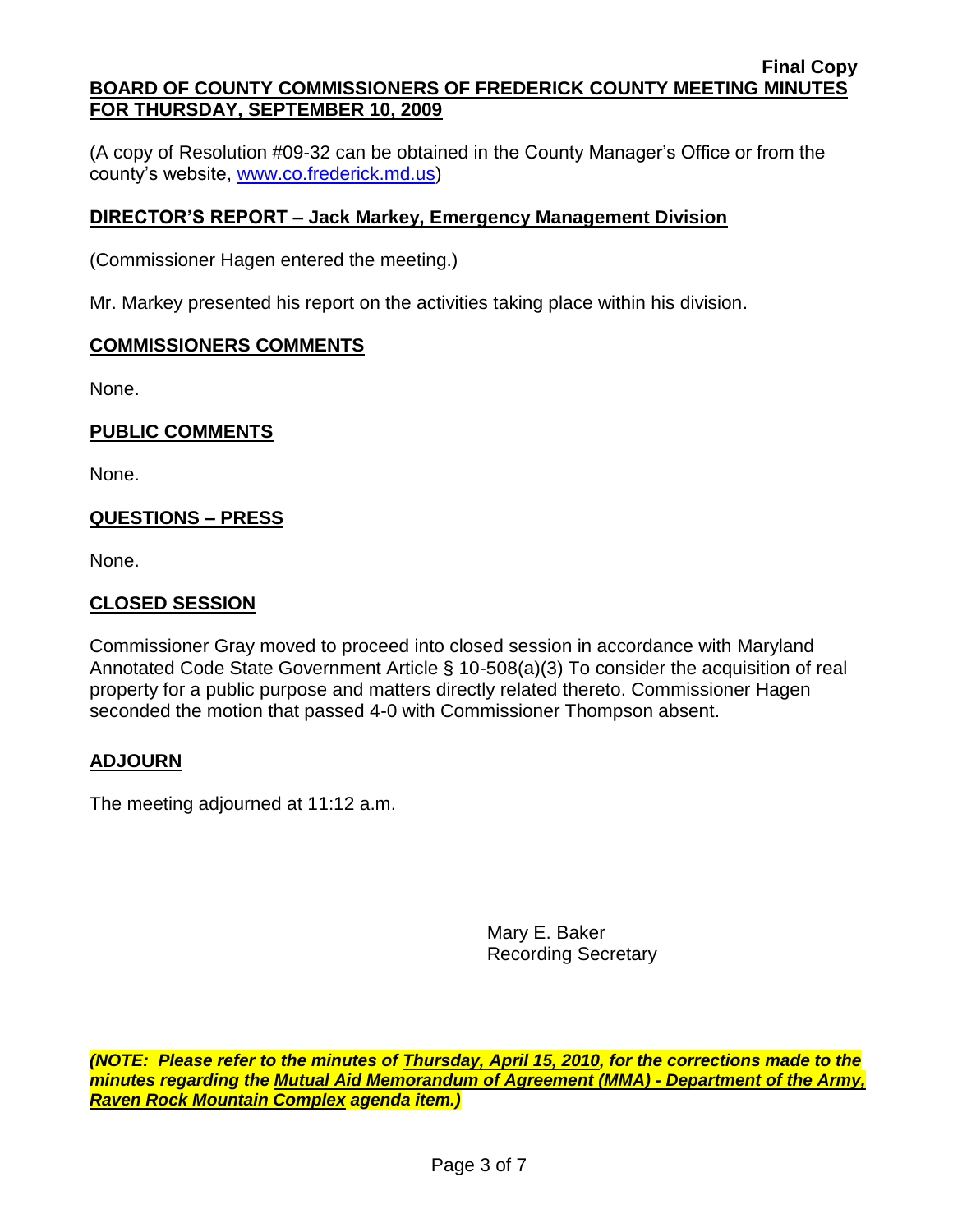## **FORM OF STATEMENT FOR CLOSING THE MEETING OF THURSDAY, SEPTEMBER 10, 2009**

# **STATUTORY AUTHORITY TO CLOSE SESSION**

## **State Government Article §10-508(a):**

(3) To consider the acquisition of real property for a public purpose and matters directly related thereto.

### **Motion:**

Commissioner Gray moved to proceed into closed session in accordance with Maryland Annotated Code State Government Article § 10-508(a)(3) To consider the acquisition of real property for a public purpose and matters directly related thereto. Commissioner Hagen seconded the motion that passed 4-0 with Commissioner Thompson absent.

### **Topic to be Discussed:**

To discuss the possible acquisition of real property in Frederick County for park purposes.

Mary E. Baker Recording Secretary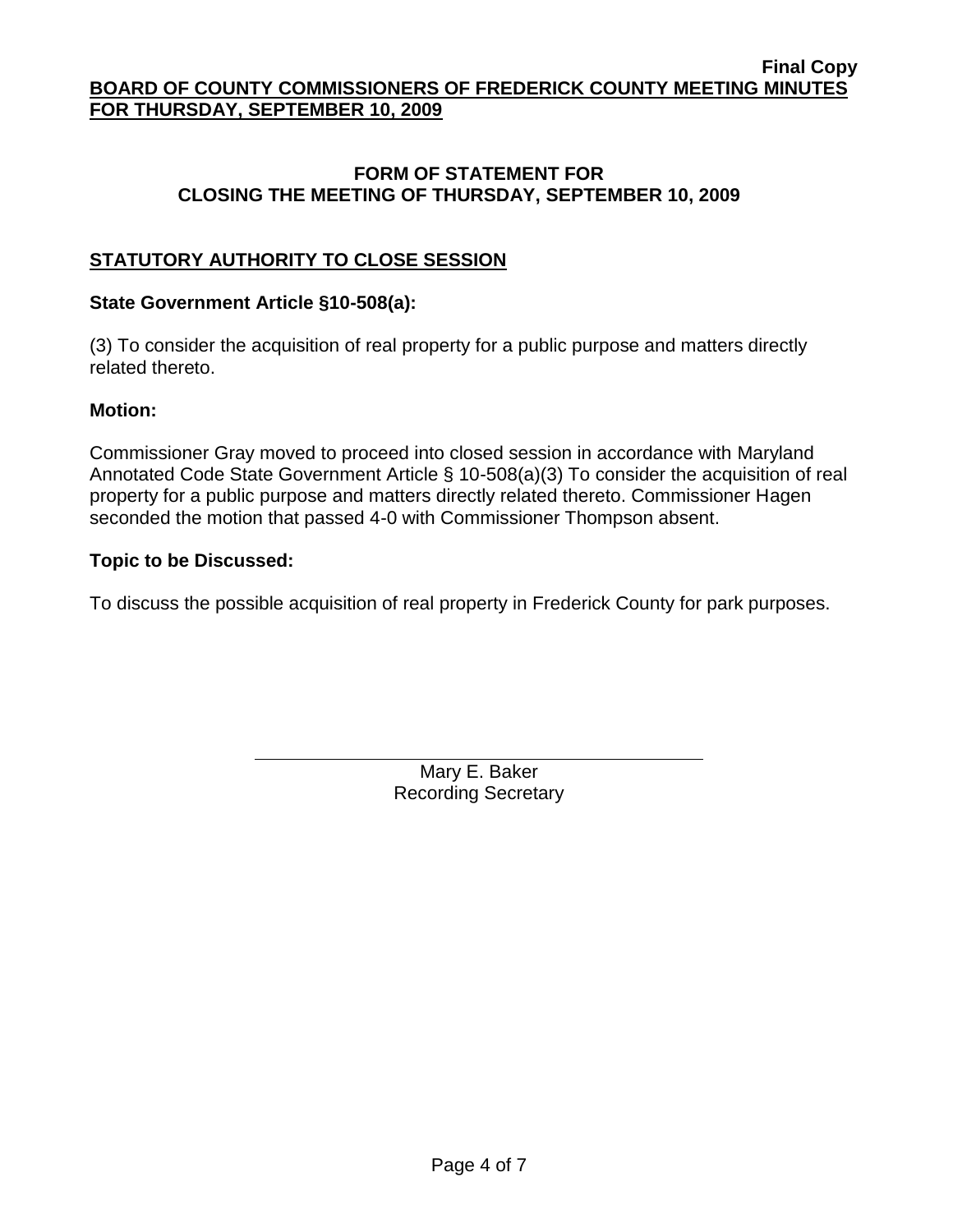## **FORM OF STATEMENT FOR CLOSING THE MEETING OF THURSDAY, SEPTEMBER 10, 2009**

# **STATUTORY AUTHORITY TO CLOSE SESSION**

### **State Government Article §10-508(a):**

(3) To consider the acquisition of real property for a public purpose and matters directly related thereto.

#### **Motion:**

Commissioner Gray moved to proceed into closed session in accordance with Maryland Annotated Code State Government Article § 10-508(a)(3) To consider the acquisition of real property for a public purpose and matters directly related thereto. Commissioner Hagen seconded the motion that passed 4-0 with Commissioner Thompson absent.

### **Topic to be Discussed:**

To discuss the possible acquisition of real property in Frederick County for park purposes.

Mary E. Baker Recording Secretary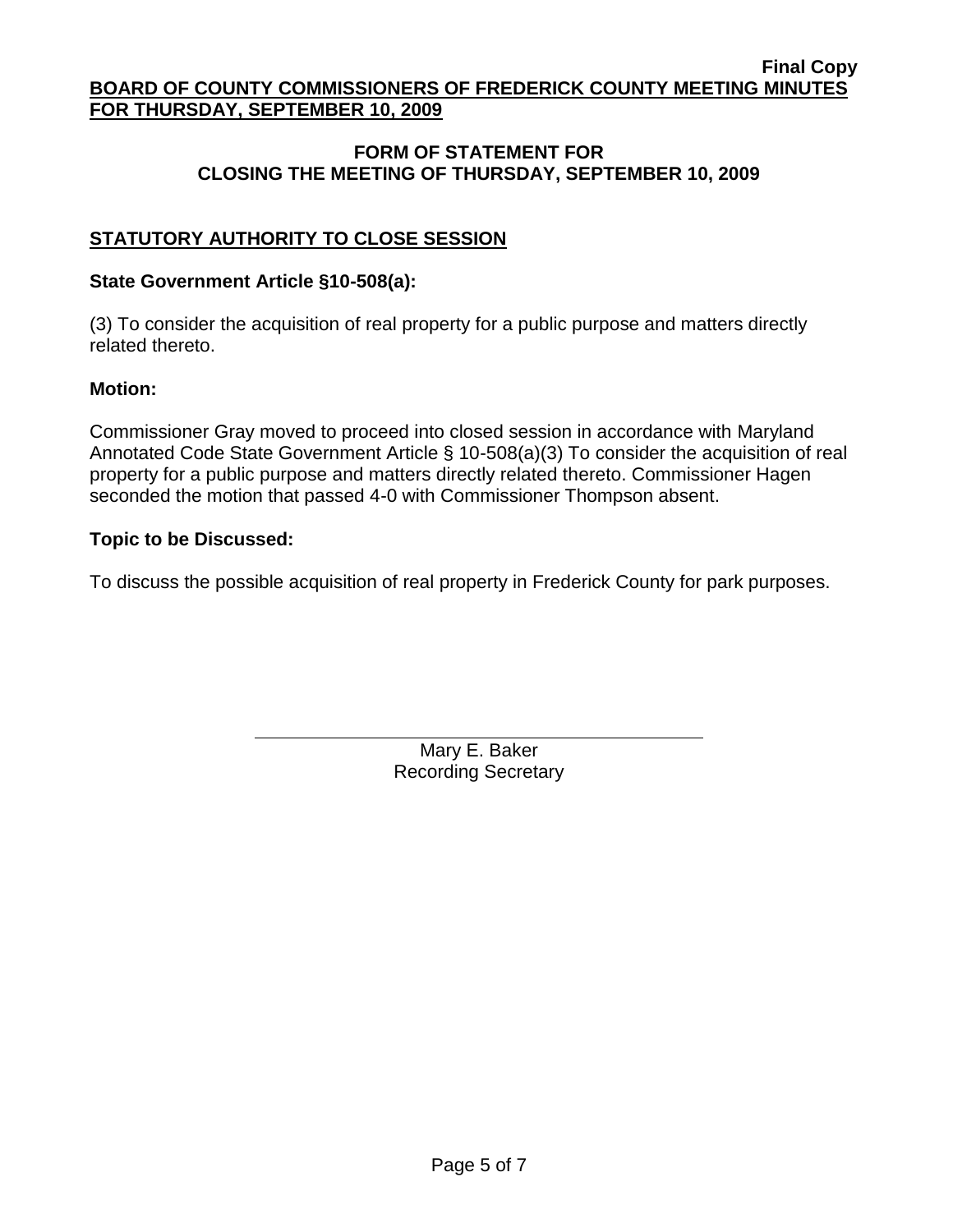### **FORM OF STATEMENT FOR MINUTES OF NEXT OPEN MEETING ON THURSDAY, SEPTEMBER 10, 2009, FOLLOWING THE CLOSED MEETING OF THURSDAY, SEPTMEBER 10, 2009**

# **STATUTORY AUTHORITY TO CLOSE SESSION**

### **State Government Article §10-508(a):**

(3) To consider the acquisition of real property for a public purpose and matters directly related thereto.

### **Motion:**

Commissioner Gray moved to proceed into closed session in accordance with Maryland Annotated Code State Government Article § 10-508(a)(3) To consider the acquisition of real property for a public purpose and matters directly related thereto. Commissioner Hagen seconded the motion that passed 4-0 with Commissioner Thompson absent.

### **Others in Attendance:**

J. Mathias, R. Hart, M. Chomel, C. Chamberlain, P. Dial, G. Hessong, B. Hicks, M. Marschner, E. Soter, M. Wilkins, M. Baker

## **Topic Discussed:**

The possible acquisition of real property in Frederick County for park purposes.

#### **Actions Taken:**

The Board gave appropriate direction to staff.

\_\_\_\_\_\_\_\_\_\_\_\_\_\_\_\_\_\_\_\_\_\_\_\_\_\_\_\_\_\_\_\_\_\_\_ Mary E. Baker Recording Secretary